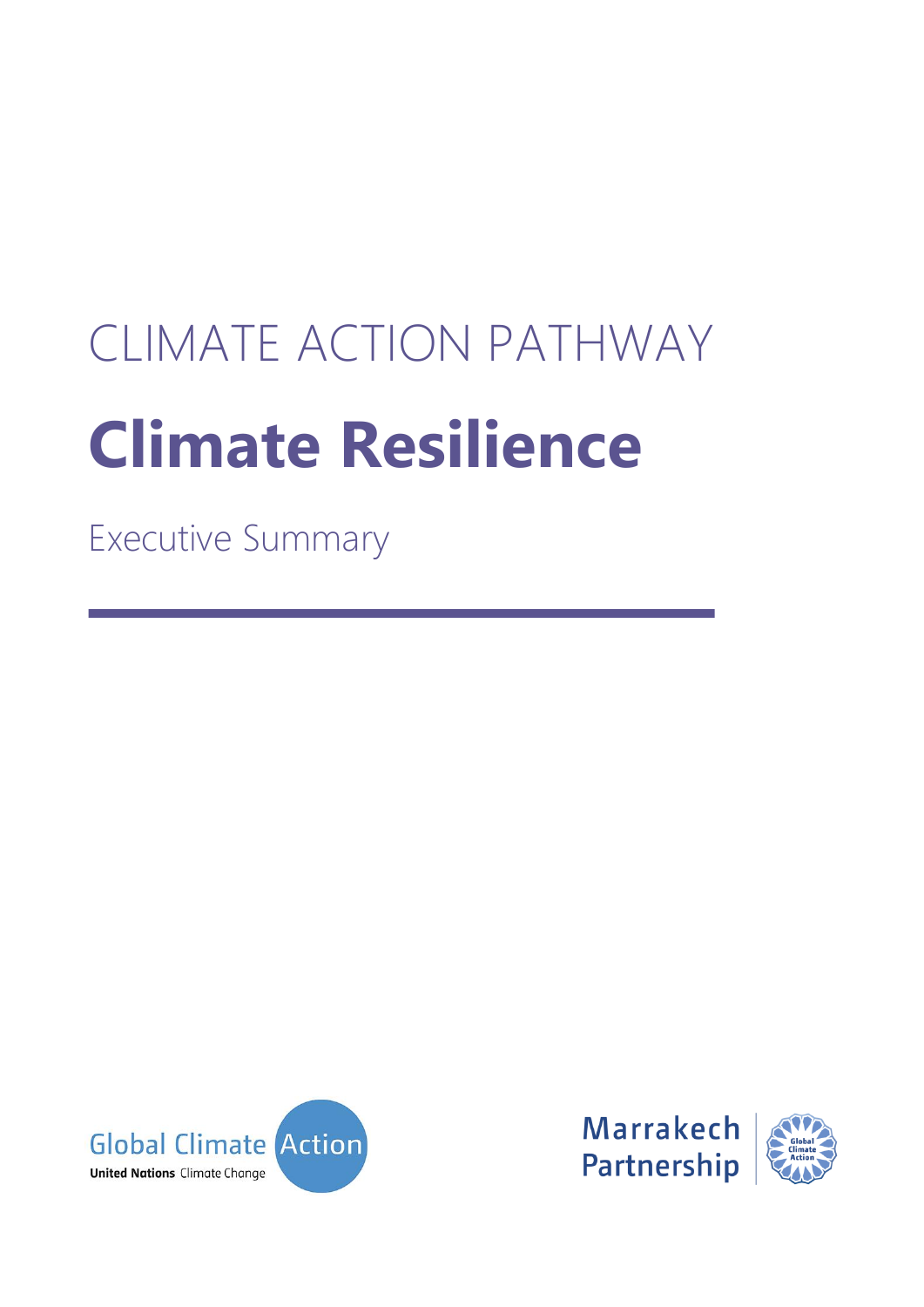



## **VISION STATEMENT**

## **By 2050** we **all** live in a 1.5-degree warmer world where all regions, countries, cities, businesses communities and individuals

## **THRIVE**

### in the face of multiple risks, uncertainty and threats posed by climate change

This vision of climate resilience is to be achieved through three interdependent outcomes:

**Resilient people and livelihoods** When we live in a world where people most vulnerable to climate risks, especially those living in least developed countries and small island developing States, are resilient, prosper and thrive. Actions are taken so all benefit from early warning systems; decent, secure and green jobs; resilient value chains; social protection; and getting finance to where it matters: local communities. This helps achieve climate justice and a just transition for all with no one left behind.

**Resilient Businesses and Economies** Where all climate risks are fully understood by all businesses, investors and society. Actions are taken to manage these risks across and within sectors, with particular focus on cities, infrastructure, services (including energy, transport and industry), agriculture and food, water and natural ecosystems, and ocean and coastal systems. This includes delivering access to climate risk insurance for small, medium and large enterprises, and helping ensure trillions of US dollars in future investments are climate risk-informed and deliver social, environmental and economic impacts.

**Resilient Environmental Systems** Where nature, with its mosaic of terrestrial and marine ecosystems, is the first line of defence against climate risks of extreme events and disasters as well as long-term changes in climate. This means biodiversity and the natural ecosystems are protected to ensure the world has nutritious food, clean air, fresh water, fertile soils and pollination services. This is paramount if we are to secure resilient and sustainable development for human and planetary health and wealth and learn lessons from the COVID-19 pandemic.

This vision puts a **focus on people** as agents of change to act now and tomorrow to transform systems for an equitable, low-carbon, resilient and sustainable future. This will involve everyone, especially women, youth, indigenous peoples and those living with disabilities. It means helping shape **COVID-19 recovery investments** to build a low-carbon and resilient future.

This vision recognizes that building climate resilience requires **mitigation and adaptation actions that must be combined** to tackle the current and future impacts of climate change.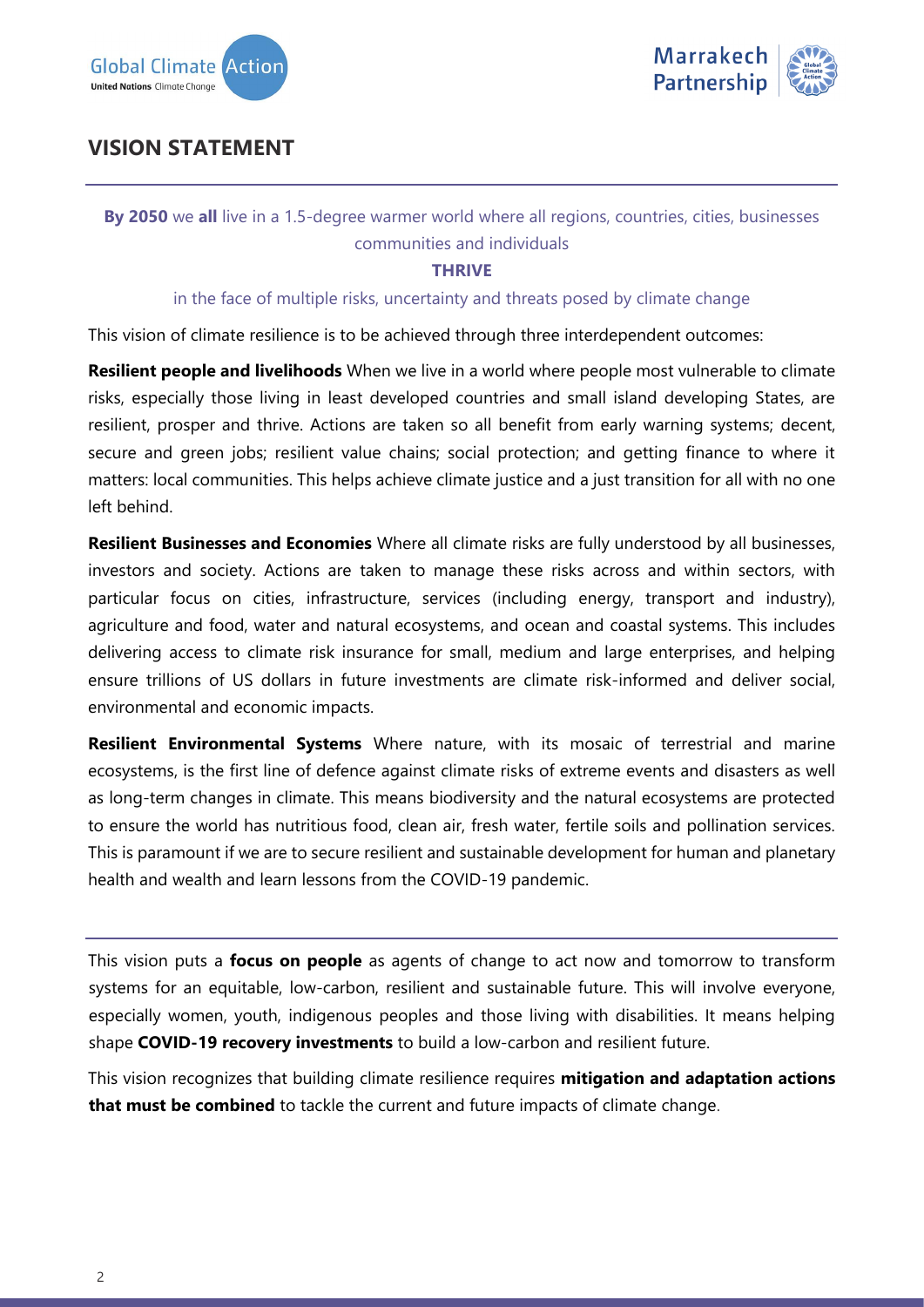

## **SYSTEMS TRANSFORMATION SUMMARY**

Urgent and coherent climate risk management measures, accompanied by mitigation actions, must be adopted by all public, private and community actors in order to achieve a 1.5-degree resilient world. Only with these actions will a transition to an inclusive, resilient and sustainable world be possible. This is an imperative for the most vulnerable people, many of whom are living in least developed countries and small island developing states.

Action needs to focus on sectors that are most impacted and which are crucial to people's lives, economies and the future of the planet. This includes the agriculture and food sectors, cities, infrastructure and services (energy, industry and transport), water and natural ecosystems, and ocean and coastal systems.

While it is important to focus on building the adaptation and resilience capacities<sup>1</sup> of all public, private and community actors, this is insufficient as there is no shared narrative and clear taxonomy of climate risk management interventions. Instead we have myriad interventions, tools, solutions, initiatives and partnerships that are often promoted as single "magic bullets" to build climate resilience against multiple or single climate risks.

This pathway, and the sector pathways, aims to address this by presenting a common and simple narrative on climate resilience that can drive the political and financial engagement needed to tackle the unfolding climate emergency. This narrative has been developed by the Marrakech Partnership for Global Climate Action's Climate Resilience Network.<sup>2</sup>

## *Steps to build climate resilience*

Building climate resilience involves all actors (governments, communities and businesses) having the capacity to anticipate climate risks and hazards, absorb shocks and stresses, and reshape and transform development pathways in the longer term. We propose six steps that sectors and actors need to take in developing climate resilience:

- 1. **Awareness-raising and advocacy** Be clear that the future will not resemble the past; base this on science and examine different scenarios (e.g. 1.5-degrees and higher) and their impacts.
- 2. Carry out **climate risk assessments** at national, local (city/region), sectoral or organizational level and use a systems approach.
- 3. Develop and **implement appropriate actions** and interventions.
- 4. **Mobilize resources** Build capacity and scale up actions.
- 5. **Monitor and track progress.**
- 6. **Share knowledge,** experiences and solutions.

## *Types of interventions to build climate resilience*

We have combined disaster risk reduction and management (including emergency preparedness and response) and climate change adaptation approaches to develop a suite of interventions to address climate risks and impacts across and within sectors. This suite of climate risk management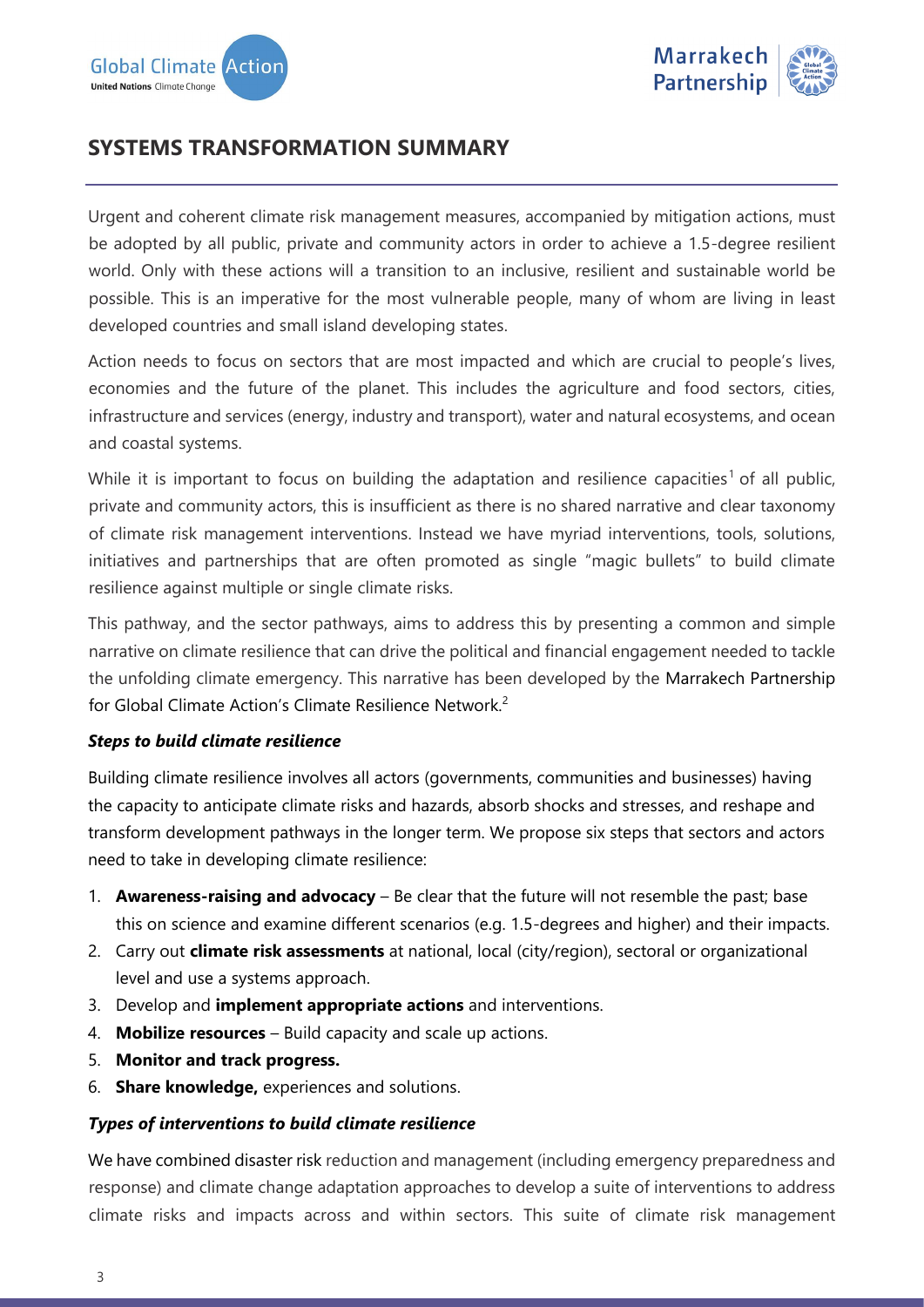



interventions or measures essential to drive climate resilience efforts and investments by all actors includes:

- **EXEDENT** Climate risk and vulnerability assessments, disclosure and monitoring
- **Early warning systems and early action**
- **•** Preparedness: contingency plans/emergency response
- **EXECUTE:** Climate risk governance and capacity-building
- Nature-based solutions used to reduce risks across sectors
- **EXECUTE:** Climate-proofing infrastructure and services
- **EXECT:** Risk transfer: insurance and social protection
- **EXEDER** Sharing of knowledge and best practices on climate risk management
- Volume, quality and access of public and private finance

Climate risk management interventions needed to build climate resilience across sectors and systems are presented in the forthcoming Climate Resilience Action Table. More specific interventions are given in the sectoral action tables for land use (especially food and agriculture); human settlements (especially the built environment); energy, industry and transport; ocean and coastal areas; and water.

## *How this climate resilience pathway aligns with other efforts*

This climate resilience pathway aligns with two significant efforts. First, it responds to the Call to Action: Raising Ambition for Climate Adaptation and Resilience from the United Nations Climate Action Summit. Second, it builds on the work of the Global Commission on Adaptation.<sup>3</sup>

The pathway aims to meet one of the priorities of the Presidency of the Conference of the Parties at its twenty-sixth session to advance action on adaptation and resilience. It aims to help take forward the action tracks of the Global Commission on Adaptation and the expected outcomes of the United Nations Climate Adaptation Summit in January 2021.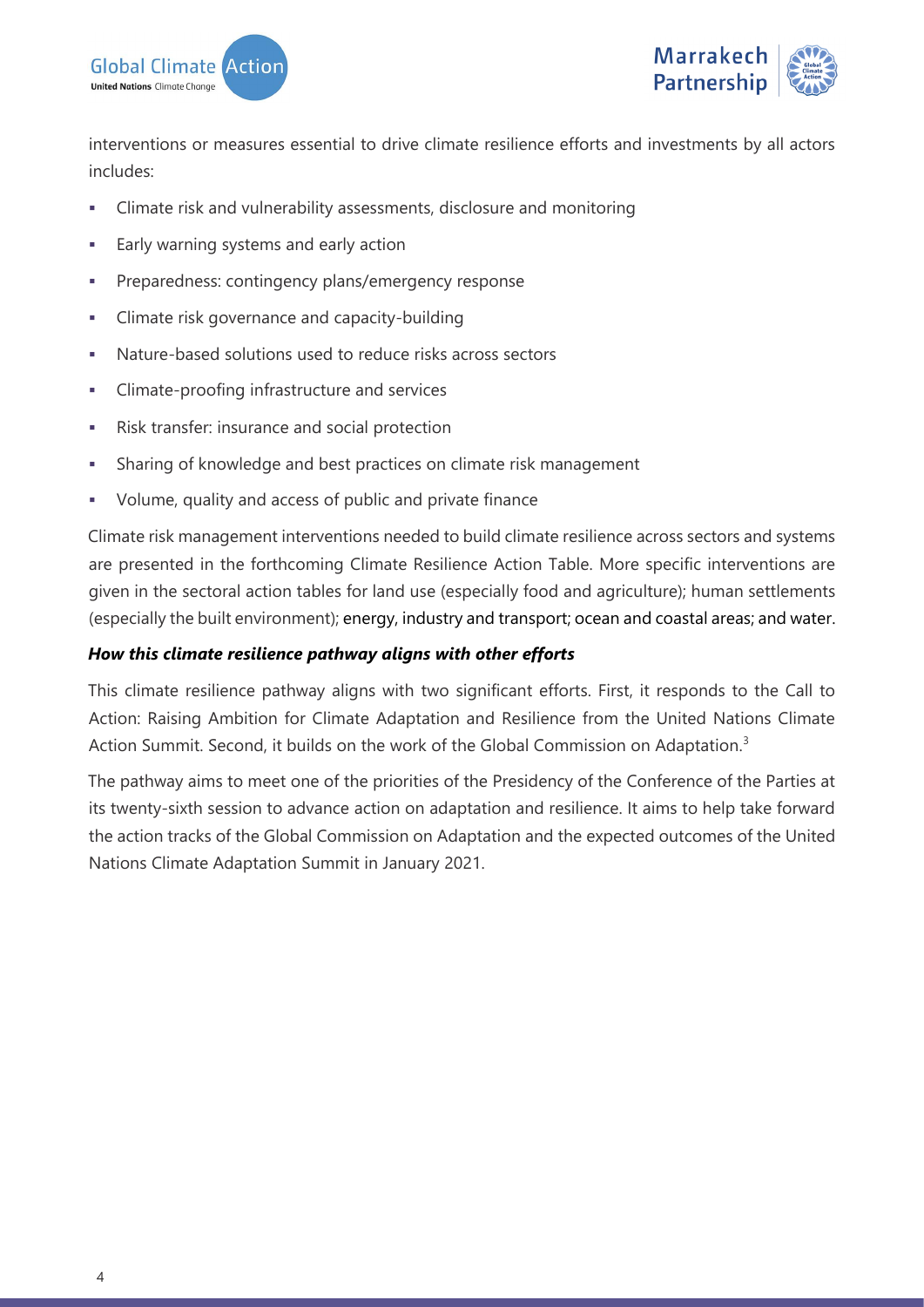

## **MILESTONES TOWARDS 2050**

## By 2021 By 2025 By 2030 By 2040

Put strategies in place to increase Put early warning systems in resilience of cities and informal settlements.

Ensure plans are ready for early action, forecast-based financing and risk finance.

Develop actions to mainstream climate risks into value chains and infrastructure investments.

Ensure public and private leaders Use NBS to build climate promote the use of nature-based resilience in all sectors. solutions (NBS).

Increase engagement in the climate actions of women, girls, youth, people living with disabilities and indigenous people.

place for 1 billion people in developing countries. Provide risk finance and insurance to 500 million vulnerable people. Put heatwave action plans in place in cities to support 1 billion people.

Ensure all climate actions are inclusive and integrate gender.

Ensure 50 developing countries mainstream climate risks in their water resource and management systems.

Ensure actions make 600 million slum dwellers resilient and lift them out of poverty.

Ensure 300 million smallholder farmers use resilient technologies chains are resilient. and practices.

Make the annual investment Invest USD 6.9 trillion in infrastructure to climate-resilient. thrive (deaths and economic

Ensure agricultural supply chains worth USD 50 billion annually are investment in infrastructure is climate resilient.

Ensure USD 1 trillion in private financing finances climate resilient investments.

Make all critical transport assets and systems climate-resilient through at least 2050.

Restore 350 million hectares of deforested and degraded land. Ensure all people benefit from early warning systems and national plans to cope with climate disasters. Ensure all vulnerable people and places have access to risk finance and insurance.

Ensure 4 billion people are more resilient to climate risks.

Ensure all businesses' value

Ensure floods have no impact on people's and business' abilities to losses avoided). Ensure USD 97 trillion total climate resilient and integrates NBS.

## **PROGRESS**

We are not on track to take the actions required to adapt to the impacts of climate change and build long-term climate resilience. This is despite the evidence from reports by the Intergovernmental Panel on Climate Change (IPCC) and the Global Commission on Adaptation. The multiple climate risks and how these affects and threaten different livelihoods and locations remain not fully understood by many. Where there is sufficient awareness, there is still insufficient knowledge on what to actually do, resulting in limited action, or at worst inappropriate action.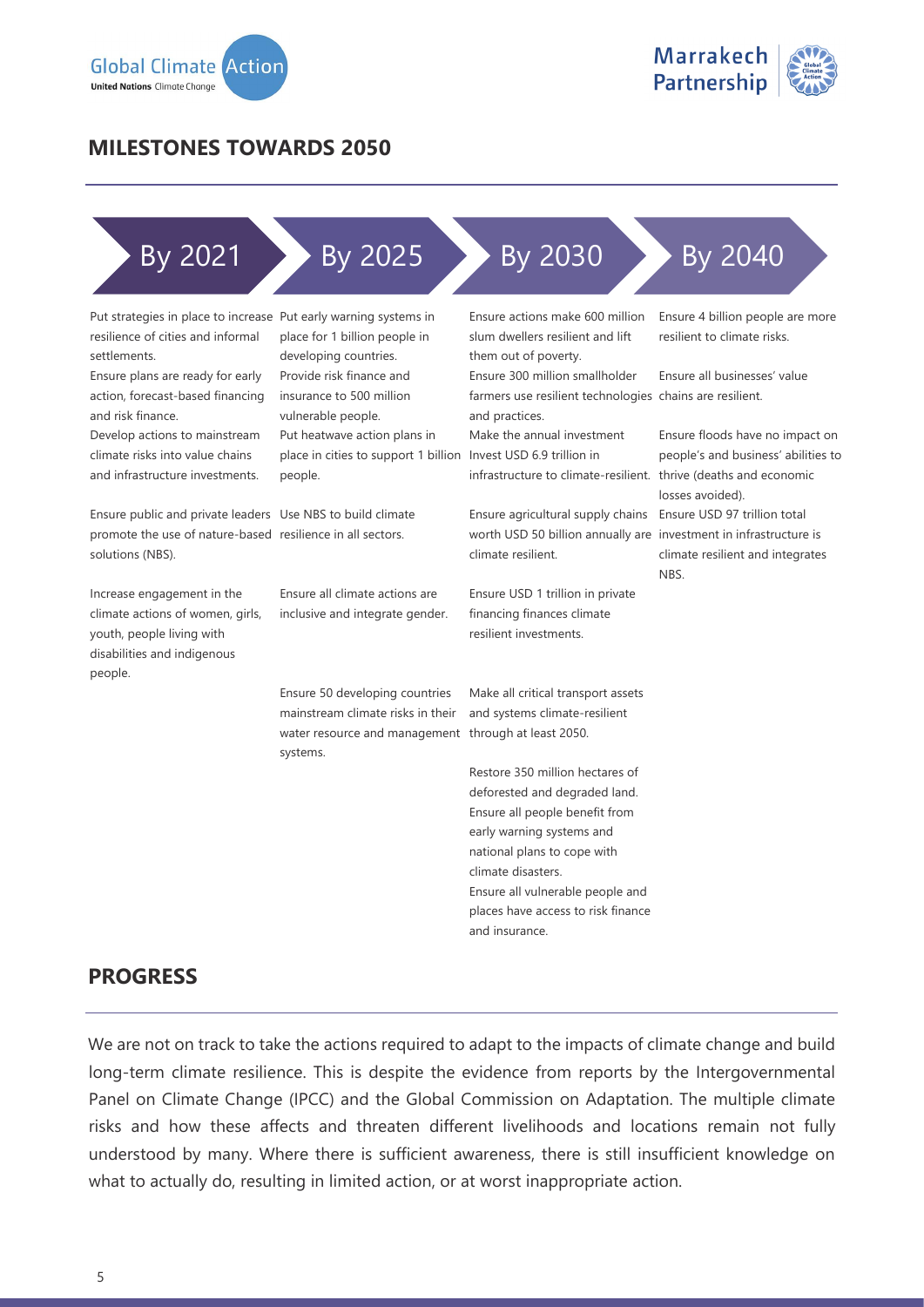

This is changing as the increasing impact from climate-related disasters and stresses becomes more self-evident. This is resulting in an increased focus on building climate resilience, but it is urgent to build on this interest to accelerate innovations and investments into climate risk management.

It also means supporting and engaging rural and urban communities at the front line of climate change. Impact is often on the most vulnerable, including more than 880 million people living in informal settlements, where opportunities are few and access to basic services is scarce to nonexistent. The needs of women, especially women in poverty, tend to go unrecognized, leaving them increasingly vulnerable and further behind educationally, economically and politically. This needs to change.

Local communities are increasingly undertaking measures to adapt to current changes and enhance their resilience to future impacts. When supported by local and national governments, this is building resilience. Supporting investment and targeting it effectively to benefit people and communities offers significant opportunities to help achieve the outcomes of this pathway.

## **COVID19 AND CLIMATE RESILIENCE**

The COVID-19 pandemic represents one of the most severe global disruptions of our time. Beyond the devastating direct health impacts and loss of life, the associated disruptions to societies and economies are unprecedented.

The pandemic has revealed the fragility of our social and economic systems when we are not prepared to manage risk. COVID-19 has exacerbated existing shocks and stresses, including those resulting from climate change. For example, Bangladesh, Fiji and India have all battled strong cyclonic storms whilst coping with COVID-19. The International Federation of Red Cross and Red Crescent Societies (IFRC) estimates at least 51.6 million people are doubly hit by climate-related disasters (floods, droughts and storms) and the COVID-19 pandemic.

The pandemic has also augmented stresses which communities have suffered, threatening to erode many of the development gains of past decades. To cope with this disruption, we are seeing many examples of community networks self-organizing to combat the spread of the virus and support the most vulnerable within their communities. This spontaneous, self-organizing community resilience is proving to be a crucial element in navigating this exceptional disruption.

This results in important lessons for advancing actions to build climate resilience. It is also a wakeup call to take action both to keep global warming to 1.5 degrees and to urgently build resilience to the impacts of climate change. Climate change is an existential threat to humans and the entire planet.

## **FACTS & FIGURES**

The world's climate is changing. The 2017 Atlantic hurricane season was the most devastating and costliest on record. In 2018, unprecedented cyclones hit Mozambique. In 2019, Chile storms flooded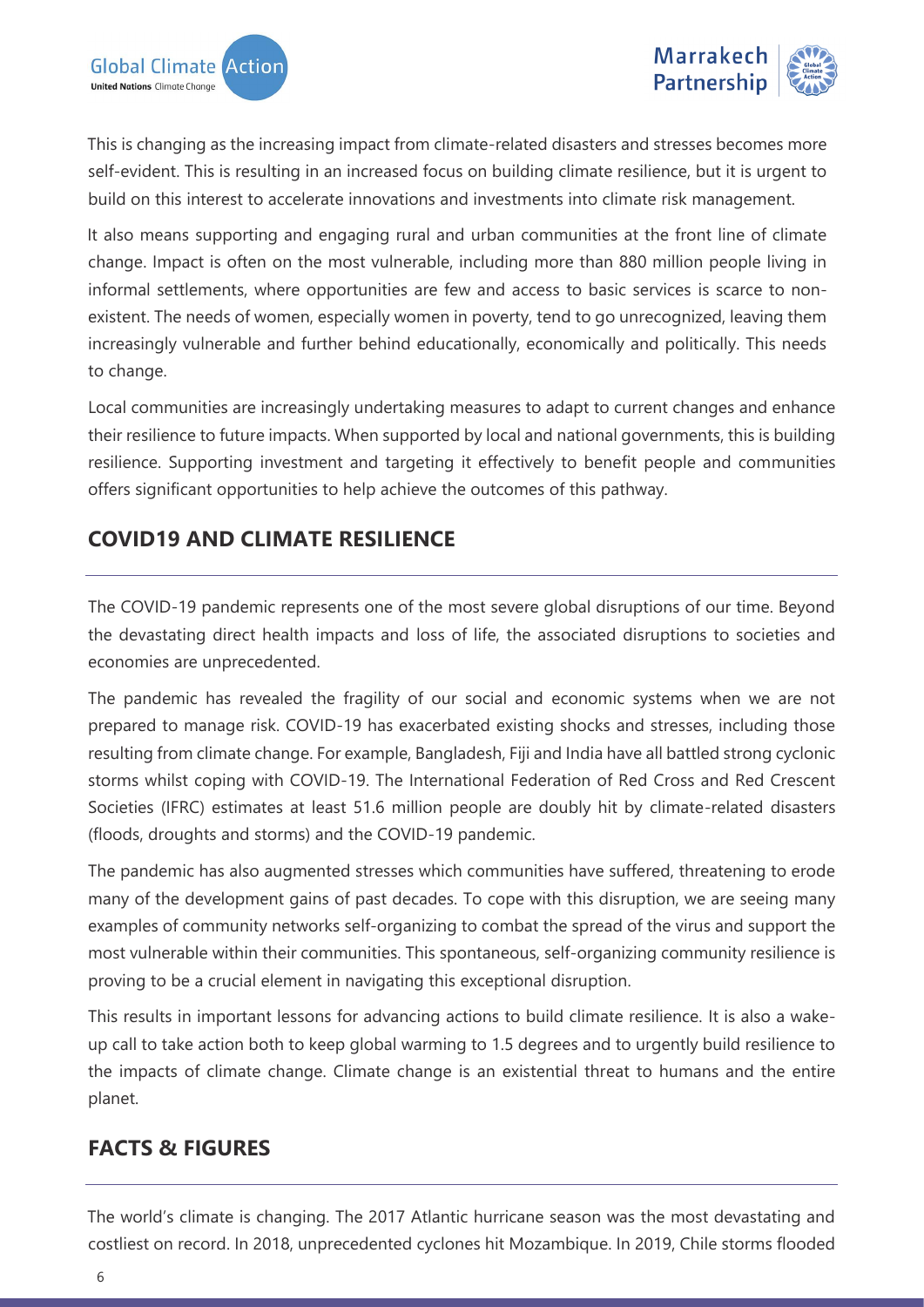



the Atacama,<sup>4</sup> Hurricane Dorian wreaked havoc in the Bahamas, European heatwaves were hottest on record with 1,500 deaths in France,<sup>5</sup> and in India, 9 million people in Chennai faced severe water shortages from drought.<sup>6</sup> In early 2020, temperatures of more than 20 degree Celsius were recorded for the first time in the Antarctic, and the Arctic summer ended with very little sea ice.<sup>7</sup> Wild fires in California were the worst on record. Severe hurricanes and cyclones continued to hit many countries from Bangladesh (Cyclone Amphan) and Philippines (Typhoon Goni) to Hurricane Eta in the Caribbean. These facts, and the compelling scientific evidence<sup>6</sup> of the growing impacts from climate change across all sectors, mean that business-as-usual is no longer an option for any country, city, community, individual, business or financial institution.

## **Without climate change mitigation and adaptation/resilience action, the impacts of climate change are predicted to:**

- $\blacksquare$  Impact 80 per cent of the world's poorest who will be living in fragile contexts by 2030, $^8$  and put an extra 100 million people at risk of being pushed into extreme poverty by 2030, and 720 million by  $2050.<sup>9</sup>$
- Reduce agriculture yields by up to 30 per cent by 2050, affecting smallholder farmers the most, $10$  and increase food prices by 20 per cent for billions of low-income people.<sup>11</sup>
- **EXECT** Increase the number of people who lack sufficient water<sup>12</sup> from 3.6 billion today to 5.0 billion by 2050.<sup>13</sup>
- Force hundreds of millions of people in coastal cities to move away from their homes, with a total cost to coastal urban areas of more than USD 1 trillion each year by 2050.<sup>14</sup>
- Raise sea level by 2.5 meters as a result of melting Antarctic ice even if the Paris climate goals are met.<sup>15</sup>
- Increase the cost of climate-related disasters to a total of USD 2.7 trillion over the next 20 years, even though the cost of making infrastructure resilient is about 3 per cent of this.<sup>16</sup>

## **Yet with action, a just transition is possible and it is estimated that:**

- Investing USD 1.8 trillion in adaptation and resilience from 2020 to 2030 can generate USD 7.1 trillion in total global net benefits.<sup>17</sup>
- **Implementing effective disaster risk management actions would result in a 90 per cent decrease** in people needing international humanitarian assistance by 2050 following climate-related disasters.<sup>13</sup>
- **•** Thirty per cent of greenhouse gas emissions can be avoided by making food and agriculture systems more sustainable and resilient, $18$  including reducing food loss and waste (which produce about 8 per cent of global emissions).<sup>19</sup>
- A transformation to healthier diets and sustainable food systems can reduce emissions, avert up to 11 million deaths per annum, lift 820 million people from undernourishment and 680 million people from obesity – avoiding USD 4.5 trillion per annum in costs from this double burden.<sup>20</sup>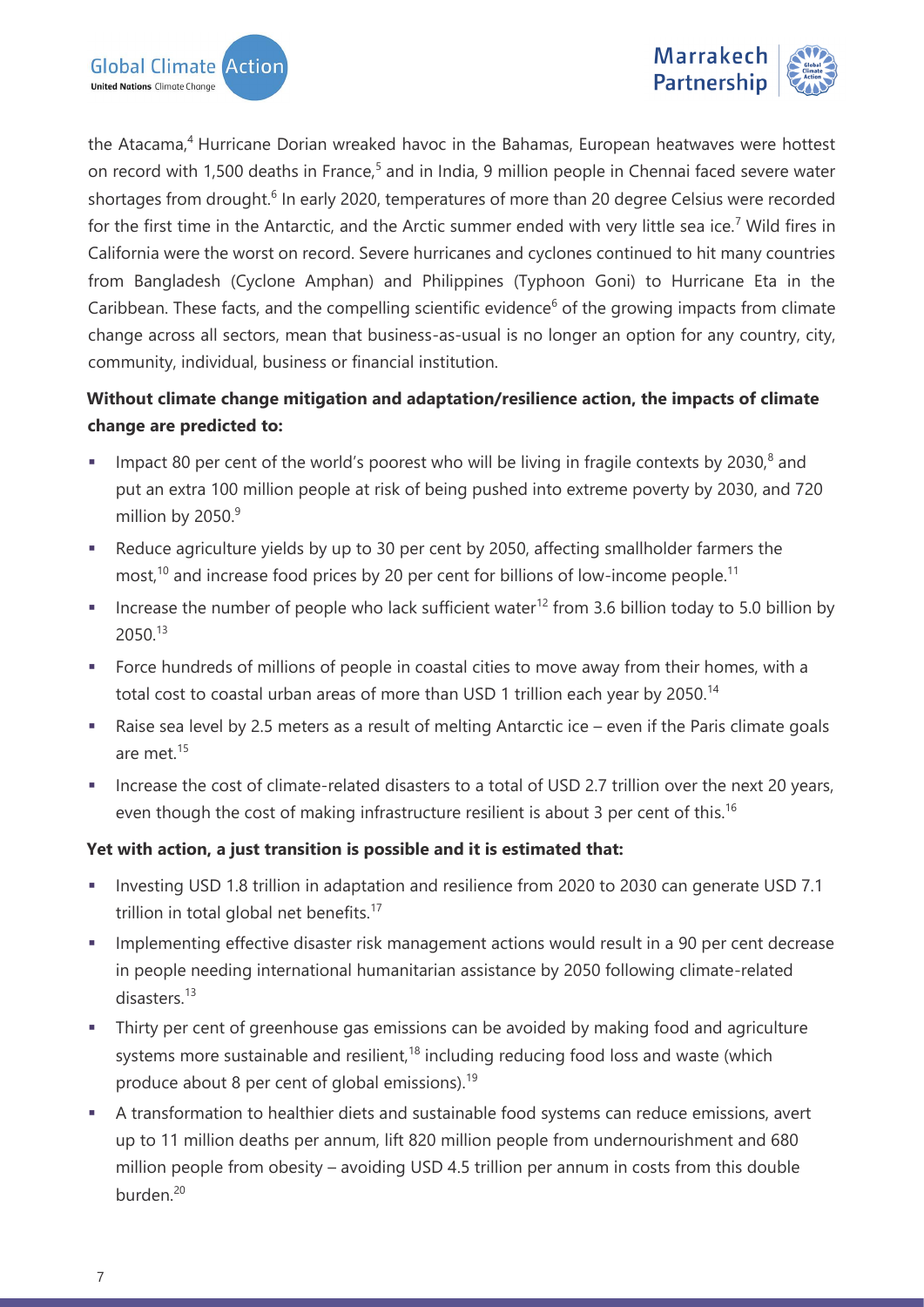

## **STRUCTURE OF CLIMATE RESILIENCE PATHWAY ACTION TABLE**

The Climate Resilience Pathway is structured around delivering the overall vision and through three outcomes: resilient people and livelihoods; resilient businesses and economies; and resilient environmental systems. Under this, **five main impact areas** have been identified that require immediate action to put climate risk at the heart of decision-making with increased availability and quality of finance invested in a range of interventions. This framework is shown below.

| Vision:                                                          | By 2050 a 1.5° degree warmers world where all thrive in the face of multiple climate<br>risks, uncertainty & change                 |                                                                                      |                                                             |                                                                                     |                                                                                          |                                                                 |                                                                            |                                                                              |  |
|------------------------------------------------------------------|-------------------------------------------------------------------------------------------------------------------------------------|--------------------------------------------------------------------------------------|-------------------------------------------------------------|-------------------------------------------------------------------------------------|------------------------------------------------------------------------------------------|-----------------------------------------------------------------|----------------------------------------------------------------------------|------------------------------------------------------------------------------|--|
| Focus on five<br>impact areas:                                   | Resilient food &<br>Resilient water<br>agriculture<br>& natural<br>systems<br>ecosystems                                            |                                                                                      |                                                             | Resilient cities                                                                    |                                                                                          | Resilient coastal<br>zones & oceans                             |                                                                            | Resilient<br>infrastructure &<br>services<br>(Transport, energy, & industry) |  |
| Delivered through<br>three action areas:                         | Act now to immediate climate<br>risks and impacts and support the<br>most vulnerable                                                | Put climate risk at the centre of<br>public - private decision making and<br>actions |                                                             |                                                                                     | Increase the availability and quality<br>of public and private resilience<br>investments |                                                                 |                                                                            |                                                                              |  |
| Using a suite of<br>climate risk<br>management<br>interventions: | Climate risk<br>я<br>Early<br>vulnerability<br>warning<br>assessments<br>systems &<br>disclosure<br>early action<br>Œ<br>monitoring | <b>Preparednes</b><br>$\mathbf{s}$<br>contingency<br>plans/<br>emergency<br>response | <b>Climate risk</b><br>governance<br>& capacity<br>building | <b>Nature</b><br>based<br>solutions<br>used to<br>reduce risks<br>across<br>sectors | Climate<br>proofing<br>infrastructur<br>e& services                                      | <b>Risk</b><br>transfer:<br>Insurance &<br>social<br>protection | Sharing<br>knowledge<br>& best<br>practice on<br>climate risk<br>managemen | Volume,<br>quality and<br>access of<br>public and<br>Private<br>Finance      |  |